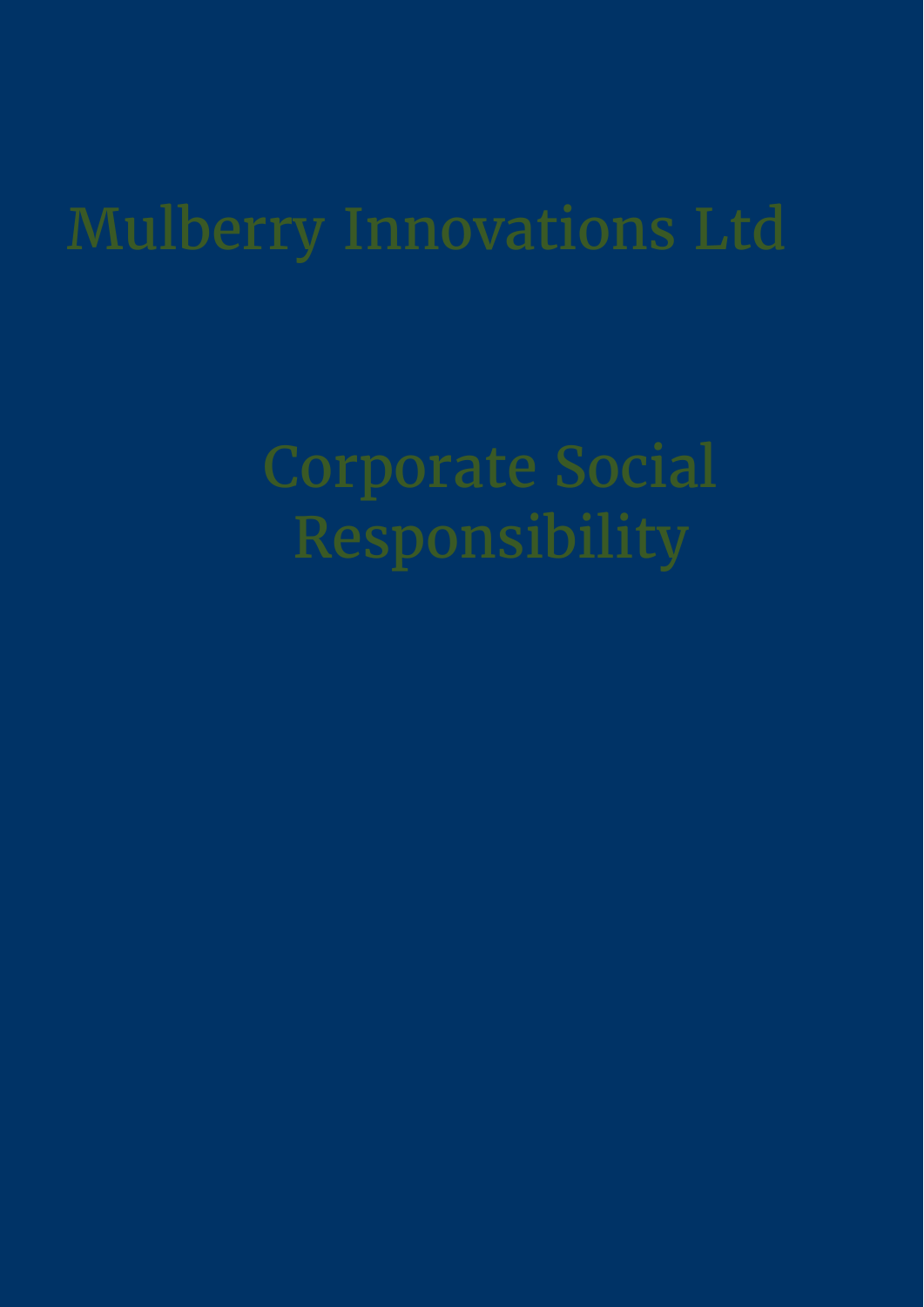

### **Overview**

Mulberry Innovations acknowledges the effect our business has on society. In particular, we have a responsibility to our clients, our employees and contractors as well as the broader community in which we operate.

We are committed to taking responsibility for our actions and encourage a positive contribution towards improving standards for our clients and employees, minimising our impact on the environment and improving the quality of the local community.

By putting CSR into practice, we are committed, wherever possible, to:

- Conducting ourselves responsibly and in an ethical manner
- Creating a positive and supportive working environment
- Supporting local communities
- Improving service levels to clients
- Acting fairly in our dealings with suppliers and other third parties
- Minimising the impact on our environment.

### **Communication**

We communicate this policy to our staff, clients and other stakeholders by means of our website, publicity materials, and internal memos.

We provide our staff with training on our CSR strategy and this policy and seek to raise awareness of any negative impacts of our business and methods to reduce them.

### **Responsibility and review**

[Enter Nominated Officer name here], who is the firm's nominated officer, has overall responsibility for our CSR strategy and for implementing this policy. He/she has a key role in ensuring the systems and controls we have in place are effective.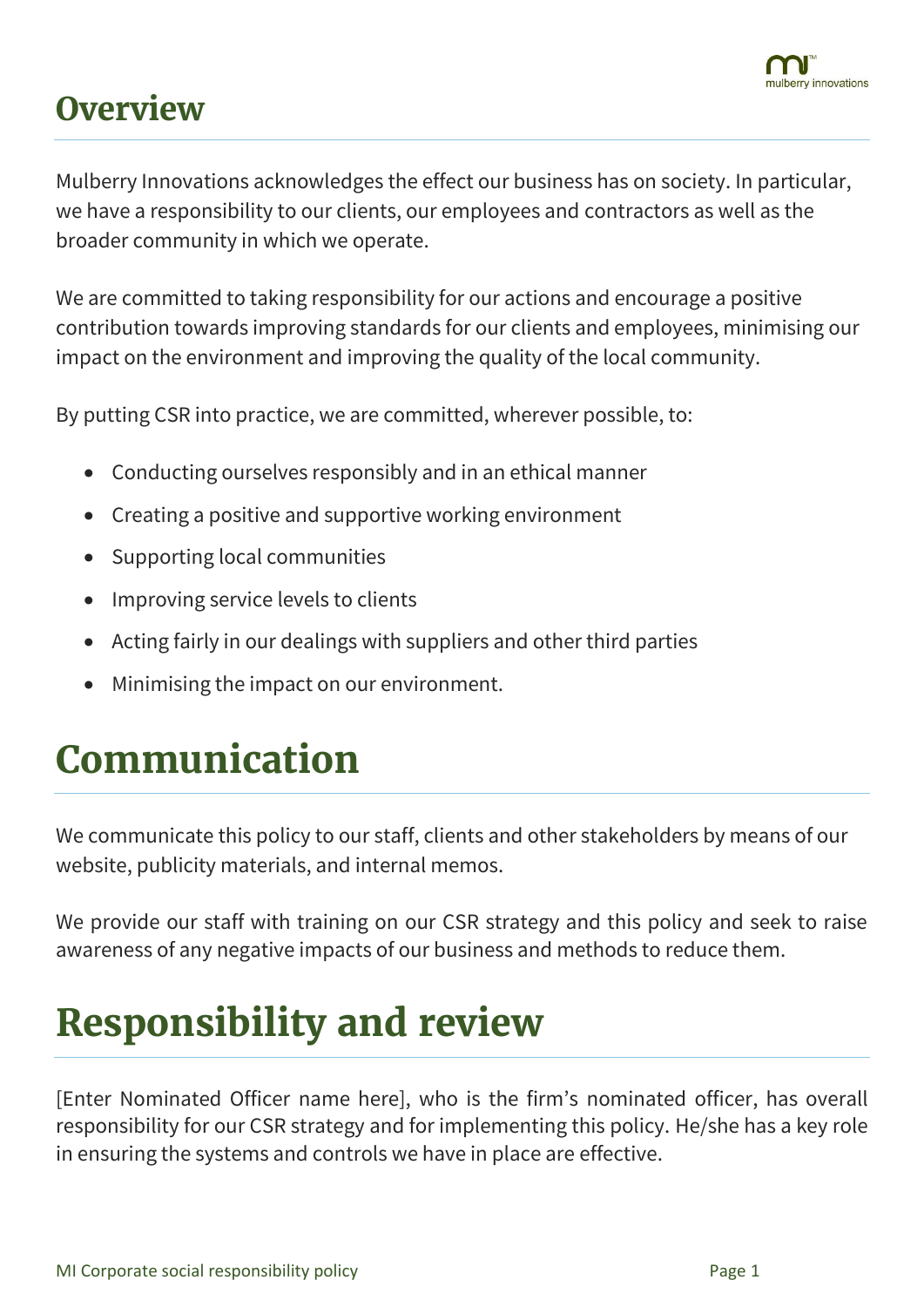

All members of staff have a role to play in complying with our CSR objectives and are encouraged to make further suggestions in relation to initiatives we could undertake. If anyone has a suggestion, they should contact [Enter Nominated Officer name here].

We are fully committed to the highest possible standards of openness, honesty and accountability. In line with that commitment, in accordance with our *Whistleblowing* Policy, we actively encourage all staff members who have serious concerns about any real or perceived departure from the high ethical standard that we set to voice those concerns openly. Our Whistleblowing Policy can be found in our Office Manual.

We are committed to ensuring our policy remains effective. As part of our ongoing commitment, this policy is reviewed at least annually to verify its effective operation. Records of the reviews are maintained and any necessary amendments are made to the policy, as appropriate.

## **Our CSR principles**

#### Our conduct

We aim to adopt the highest professional standards and not to act in such a way as to compromise our firm's integrity.

We actively promote respect between our staff members in their dealings with each other and with clients and other third parties.

#### Our working environment

We recognise that our staff are our most important resource. We actively seek to offer our staff a positive and healthy working environment and ensure that they have rewarding careers and job satisfaction.

We maintain an Office manual, which sets out the rights and expectations of all members of staff.

We seek to ensure that all staff have access to the training they need both for their own development and to enable them to deliver a high quality service. Our procedures in relation to training and development can be found within our Office Manual.

We consider all staff members to be equal and we aim to create a working environment which is free of unlawful discrimination.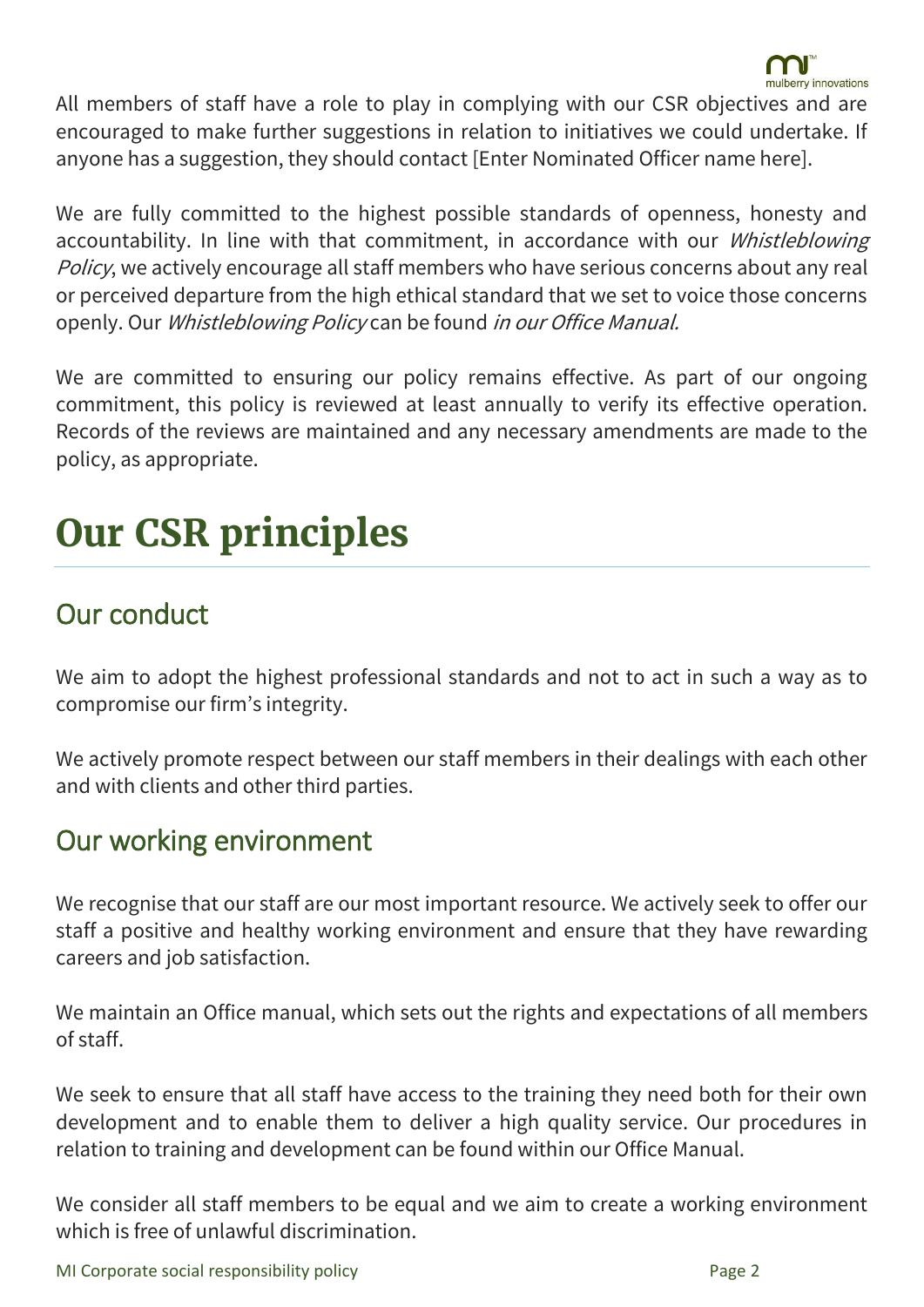#### Our community

In considering our impact on the community we have resolved to sponsor or otherwise support local charities.

We will allow members of staff time off work to enable them to carry out work in support of their chosen charity and to encourage dialogue with local communities and groups for mutual benefit.

#### Our clients

We are committed to delivering a high level of service to all our clients. We understand that our business exists in a very competitive market and in order to retain our clients we need to deliver a professional and courteous service.

Wherever possible, we take steps to promote equal opportunity in relation to access to the legal services that we provide. We take account of the diversity of the communities we serve in order to ensure that, subject to funding constraints, our services are accessible to all clients.

We have a Treating Clients Fairly Policy which can be found in our Office Manual.

#### Suppliers

We are committed to eliminating unlawful discrimination and to promoting equality and diversity in our professional dealings with suppliers and other third parties. Our Equality and Diversity Policy can be found in our Office Manual.

We endeavour to enter into clear and fair contracts with our suppliers. We commit to the timely settlement of suppliers' invoices.

Wherever possible, we aim to support the local economy by contracting with local suppliers.

#### Environment

We are committed to behaving responsibly and to minimising our impact on the environment. We aim to minimise our impact on the environment by:

• Minimising waste and adopting sensible recycling policies in respect of our paper and food consumption